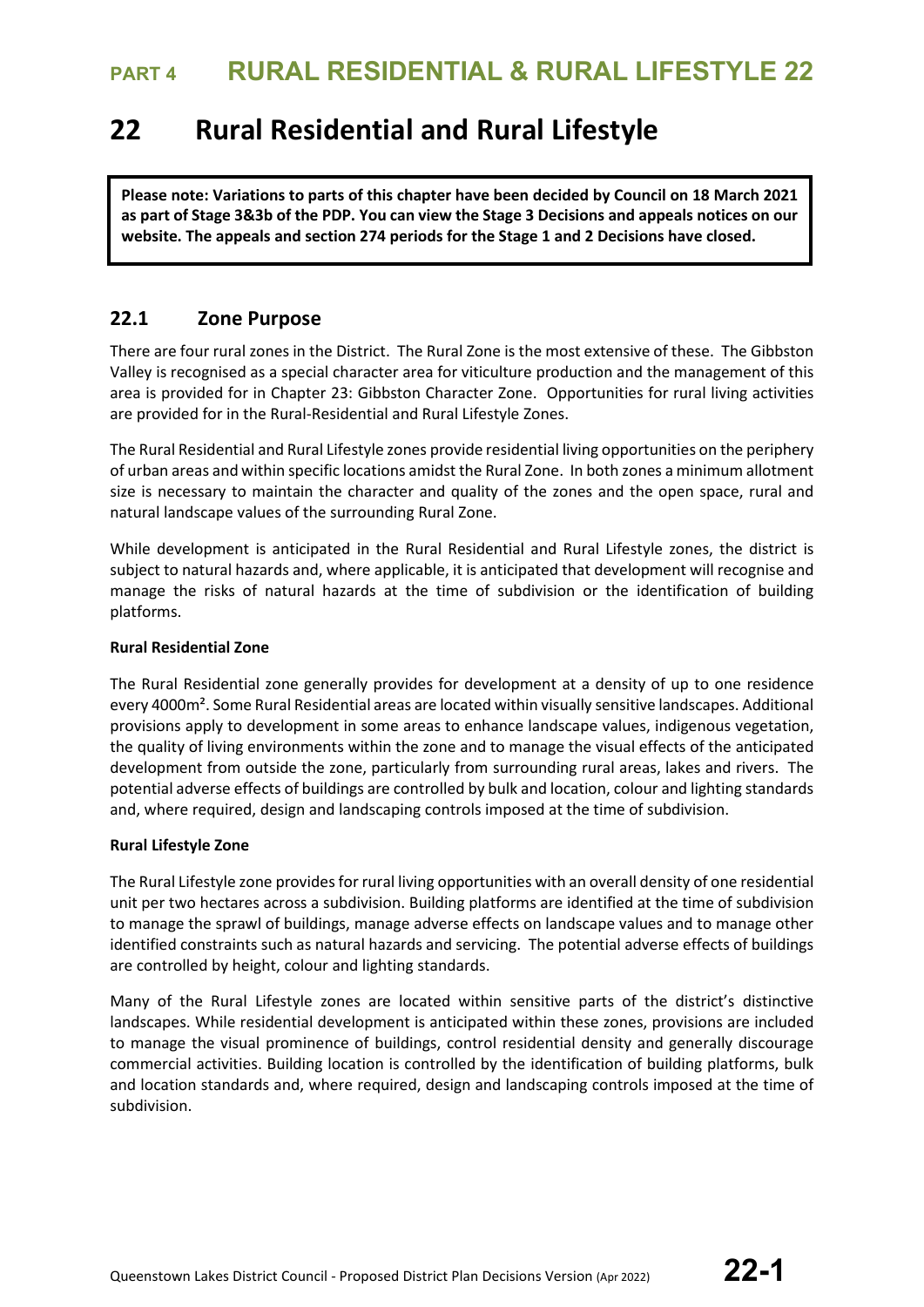## **22.2 Objectives and Policies**

- $22.2.1$ **Objective - Rural living opportunities are enabled in areas that can absorb development, on the basis that the density, scale and form of the development:**
	- **a. Protects the landscape values of the District's Outstanding Natural Features and Outstanding Natural Landscapes;**
	- **b. Maintains the landscape character and maintains or enhances the visual amenity values of the District's Rural Character Landscapes.**

### **Policies**

- 22.2.1.1 Ensure the visual prominence of buildings is avoided, remedied or mitigated particularly development and associated earthworks on prominent slopes, ridges and skylines.
- 22.2.1.2 Set density and building coverage standards in order to maintain rural living character and amenity values and the open space and rural qualities of the District's landscapes.
- 22.2.1.3 Allow for flexibility of the density provisions, where design-led and innovative patterns of subdivision and residential development, roading and planting would enhance the character and amenity values of the zone and the District's landscapes.
- 22.2.1.4 Manage anticipated activities that are located in proximity to Outstanding Natural Features or Outstanding Natural Landscapes so that they do not compromise the landscape values of that Feature or Landscape.
- 22.2.1.5 Maintain and enhance landscape values and amenity values within the zones by controlling the colour, scale, location and height of permitted buildings and in certain locations or circumstances require landscaping and vegetation controls.
- 22.2.1.6 Lights be located and directed so as to avoid glare to other properties, roads, and other public places and to avoid degradation of views of the night sky.
- 22.2.1.7 Have regard to fire risk from vegetation and the potential risk to people and buildings, when assessing subdivision, development and any landscaping.
- 22.2.1.8 Provide adequate firefighting water and fire service vehicle access to ensure an efficient and effective emergency response.
- $22.2.2$ **Objective - The predominant land uses within the Rural Residential and Rural Lifestyle Zones are rural and residential activities.**

#### **Policies**

- 22.2.2.1 Enable residential and farming activities in both zones, and provide for community and visitor accommodation activities which, in terms of location, scale and type, community are compatible with and enhance the predominant activities of the relevant zone.
- 22.2.2.2 Any development, located on the periphery of residential and settlement areas, shall avoid undermining the integrity of the urban rural edge and where applicable, the urban growth boundaries by complying with relevant density requirements.
- 22.2.2.3 Discourage commercial, community and other non-residential activities, including restaurants, visitor accommodation and industrial activities that would diminish amenity values and the quality and character of the rural living environment.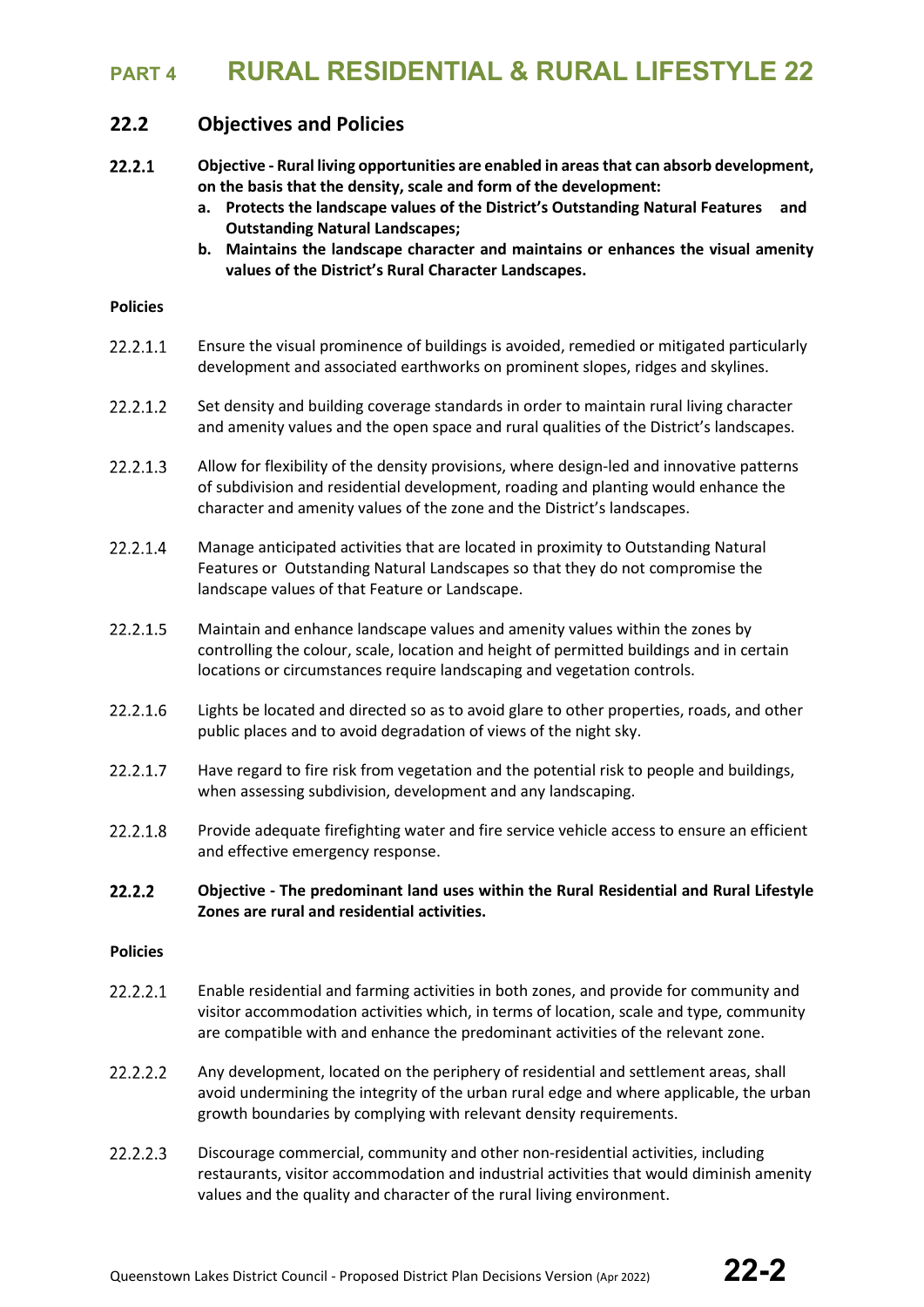- 22.2.2.4 The bulk, scale and intensity of buildings used for visitor accommodation, residential visitor accommodation and homestay activities are to be commensurate with the anticipated development of the zone and surrounding residential activities.
- 22.2.2.5 Enable residential visitor accommodation and homestays in conjunction with residential units (including residential flats) whilst limiting the scale, intensity and frequency of these activities.
- $22.2.3$ **Objective - New development does not exceed available capacities for servicing and infrastructure.**

### **Policies**

- 22.2.3.1 Discourage new development that requires servicing and infrastructure at a cost to the community.
- 22.2.3.2 Ensure traffic generated by new development does not compromise road safety or efficiency.

#### 22.2.4 **Objective - Sensitive activities conflicting with existing and anticipated rural activities are managed.**

### **Policies**

- 22.2.4.1 Recognise existing and permitted activities, including activities within the surrounding Rural Zone might result in effects such as odour, noise, dust and traffic generation that are established, or reasonably expected to occur and will be noticeable to residents and visitors in rural areas.
- 22.2.5 **Objective - Bob's Cove Rural Residential Sub-Zone - Residential Development is comprehensively-planned with ample open space and a predominance of indigenous vegetation throughout the zone.**
- 22.2.5.1 Ensure at least 75% of the zone is retained as undomesticated area and at least 50% of this area is established and maintained in indigenous species such that total indigenous vegetation cover is maintained over that area.
- 22.2.5.2 Ensure there is open space in front of buildings that remains generally free of vegetation to avoid disrupting the open pastoral character of the area and the lake and mountain views.

#### $22.2.6$ **Objective - Bob's Cove Rural Residential Zone - The ecological and amenity values of the Bob's Cove Rural Residential zone are maintained and enhanced.**

- 22.2.6.1 To ensure views of Lake Wakatipu and the surrounding landforms from the Glenorchy-Queenstown Road are retained through appropriate landscaping and the retention of view shafts.
- 22.2.6.2 To ensure the ecological and amenity values of Bob's Cove are retained and, where possible, enhanced through:
	- a. appropriate landscaping using native plants;
	- b. restricting the use of exotic plants;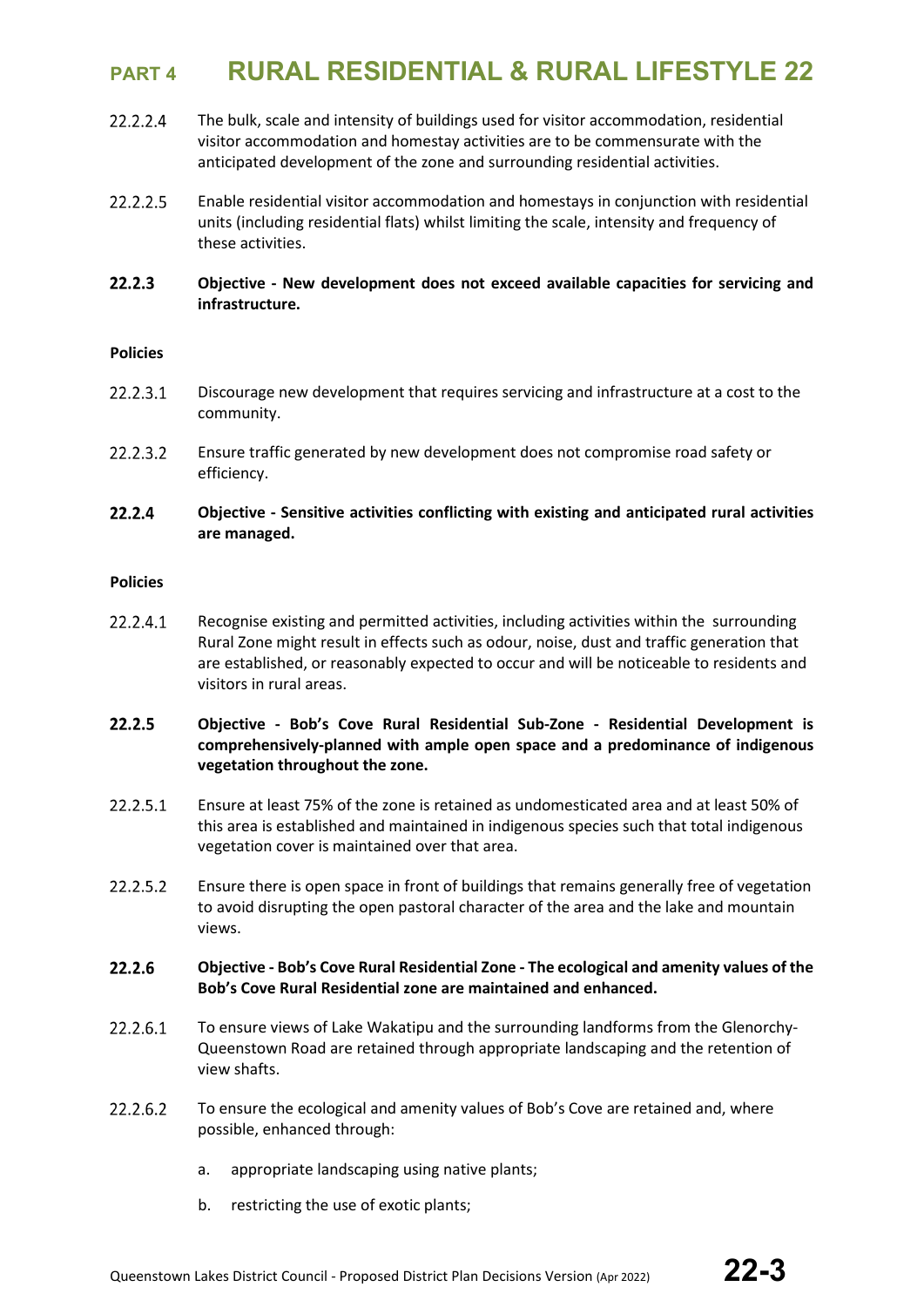- c. removing wilding species;
- d. providing guidance on the design and colour of buildings;
- e. maintaining view shafts from the Queenstown-Glenorchy Road.

#### 22.2.7 **Objective - Criffel Station Rural Lifestyle Zone - The long-distance visual values of the Criffel Station Rural Lifestyle zone (upper terrace) are maintained.**

- 22.2.7.1 Ensure that built form is reasonably inconspicuous when viewed from State Highway 6 to the north by:
	- a. Avoiding development over the more sensitive parts of the zone via Building Restriction Areas;
	- b. Ensuring the Building Restriction Areas (excluding vehicle accessways) are maintained in open pasture (except for landscaping and land management approved by way of subdivision consent);
	- c. Restricting the height and coverage of buildings to encourage low, single storey built form.

## **22.3 Other Provisions and Rules**

#### $22.3.1$ **District Wide**

Attention is drawn to the following District Wide chapters.

| Introduction<br>1       | Definitions<br>2                                          | 3<br><b>Strategic Direction</b>     |
|-------------------------|-----------------------------------------------------------|-------------------------------------|
| Urban Development<br>4  | 5<br>Tangata Whenua                                       | 6<br>Landscapes and Rural Character |
| 25 Earthworks           | 26 Historic Heritage                                      | Subdivision<br>27                   |
| 28 Natural Hazards      | 29 Transport                                              | 30 Energy and Utilities             |
| 31 Signs                | 32 Protected Trees                                        | 33 Indigenous Vegetation            |
| 34 Wilding Exotic Trees | 35 Temporary Activities and<br><b>Relocated Buildings</b> | 36 Noise                            |
| Designations<br>37      | District Plan web mapping<br>application                  |                                     |

#### $22.3.2$ **Interpreting and Applying the Rules**

22.3.2.1 A permitted activity must comply with all the rules listed in the Activity and Standards tables, and any relevant district wide rules.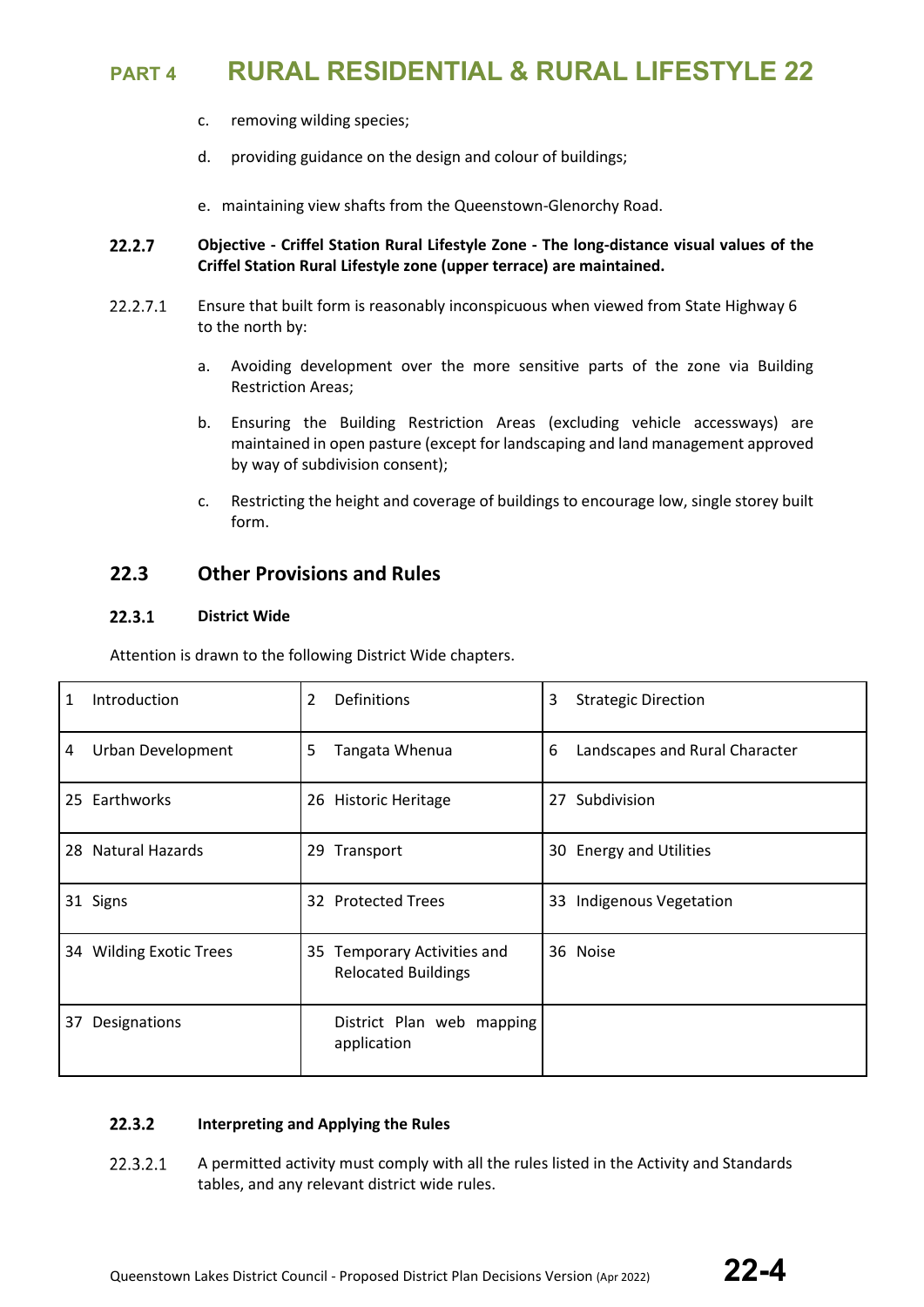- 22.3.2.2 Where an activity does not comply with a Standard listed in the Standards table, the activity status identified by the 'Non-Compliance Status' column shall apply. Where an activity breaches more than one Standard, the most restrictive status shall apply to the Activity.
- 22.3.2.3 Compliance with any of the following standards, in particular the permitted standards, does not absolve any commitment to the conditions of any relevant land use consent, consent notice or covenant registered on the site's computer freehold register.
- 22.3.2.4 Development and building activities are to be undertaken in accordance with the conditions of resource and subdivision consent and may be subject to monitoring by the Council.
- 22.3.2.5 Applications for building consent for permitted activities shall include information to demonstrate compliance with the following standards, and any conditions of the applicable resource consent or subdivision.
- 22.3.2.6 For controlled and restricted discretionary activities, the Council shall restrict the exercise of its control and discretion to the matters listed in the rule.
- 22.3.2.7 Building platforms identified on a site's computer freehold register must have been registered as part of a resource consent approval by the Council.
- 22.3.2.8 Sub-Zones, being a subset of the respective Rural Residential and Rural Lifestyle zones require that all rules applicable to the respective zone apply, unless specifically stated to the contrary.
- 22.3.2.9 In addition to Tables 1 and 2, the following standards apply to the areas specified:
	- Table 3: Rural Residential Zone at Forest Hill.
	- Table 4: Rural Residential Bob's Cove and Sub Zone.
	- Table 5: Rural Residential Zone at Camp Hill.
	- Table 6: Wyuna Station Rural Lifestyle Zone.

Table 7: Criffel Station Rural Lifestyle Zone (upper terrace).

- 22.3.2.10 The status of any Plantation Forestry will be determined by the Resource Management (National Environmental Standards for Plantation Forestry) Regulations 2017.
- 22.3.2.11 These abbreviations are used in the following tables.

| P         | Permitted                | ◡         | Controlled    |
|-----------|--------------------------|-----------|---------------|
|           |                          |           |               |
|           |                          |           |               |
| <b>RD</b> | Restricted Discretionary | D         | Discretionary |
|           |                          |           |               |
| <b>NC</b> | Non Complying            | <b>PR</b> | Prohibited    |
|           |                          |           |               |

22.3.2.11A Compliance with the New Zealand Electrical Code of Practice for Electrical Safe Distances ("NZECP34:200111) is mandatory under the Electricity Act 1992. All activities, such as buildings, earthworks and conductive fences regulated by NZECP34: 2001, including any activities that are otherwise permitted by the District Plan must comply with this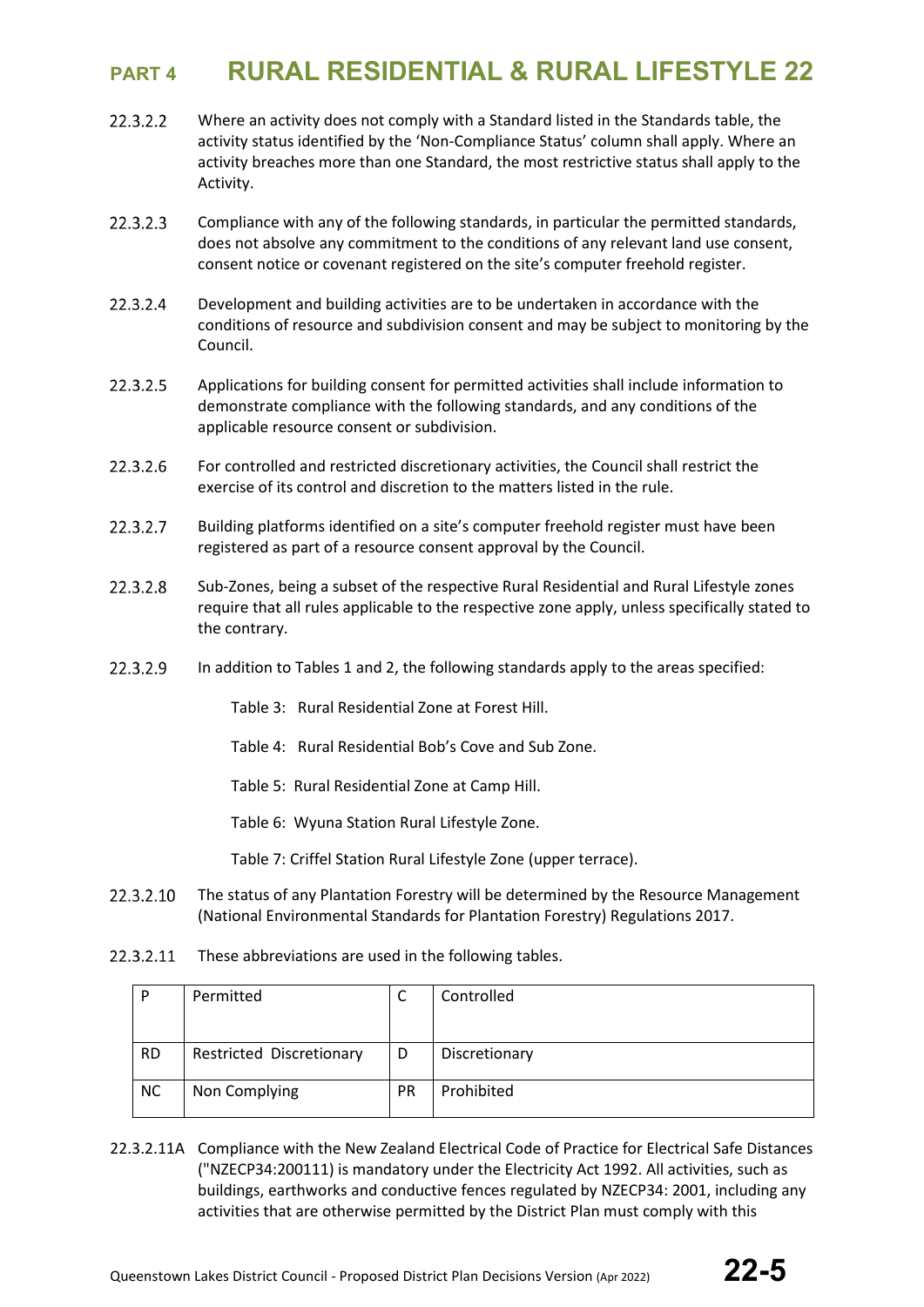legislation. Chapter 30 Energy and Utilities part 30.3.3.2.c has additional information in relation to activities and obligations under NZECP34:2001.

#### 22.3.3 **Exemptions**

- 22.3.3.1 The standards pertaining to the colours and materials of buildings in Table 2 do not apply to soffits or, doors that are less than 1.8m wide.
- 22.3.3.2 Internal alterations to buildings including the replacement of joinery is permitted.

## **22.4 Rules - Activities**

| Table 1 | <b>Activities - Rural Residential and Rural Lifestyle Zones</b> | <b>Activity</b><br><b>Status</b>                                                                                                                                                                                                                          |   |
|---------|-----------------------------------------------------------------|-----------------------------------------------------------------------------------------------------------------------------------------------------------------------------------------------------------------------------------------------------------|---|
| 22.4.1  | <b>Rural Residential Zone</b>                                   | P                                                                                                                                                                                                                                                         |   |
|         |                                                                 | The construction and exterior alteration of buildings.                                                                                                                                                                                                    |   |
| 22.4.2  | Rural Lifestyle Zone                                            |                                                                                                                                                                                                                                                           |   |
|         | 22.4.2.1                                                        | The construction and exterior alteration of buildings<br>located within a building platform approved by resource<br>consent, or registered on the applicable computer<br>freehold register.                                                               | P |
|         | 22.4.2.2                                                        | Where there is not an approved building platform on the<br>site the exterior alteration of existing buildings located<br>outside of a building platform not exceeding 30% of the<br>ground floor area of the existing building in any ten year<br>period. | P |
|         | 22.4.2.3                                                        | <b>RD</b><br>Where there is not an approved building platform on the<br>site the exterior alteration of existing buildings located<br>outside of a building platform that do not comply with<br>Rule 22.4.2.2.                                            |   |
|         | Discretion is restricted to:                                    |                                                                                                                                                                                                                                                           |   |
|         | a. external appearance;                                         |                                                                                                                                                                                                                                                           |   |
|         |                                                                 | b. visibility from public places;                                                                                                                                                                                                                         |   |
|         |                                                                 | c. landscape character;                                                                                                                                                                                                                                   |   |
|         |                                                                 | d. visual amenity.                                                                                                                                                                                                                                        |   |
|         | 22.4.2.4                                                        | The identification of a building platform not less than<br>70m <sup>2</sup> and not greater than 1000m <sup>2</sup> for the purposes of a<br>residential unit except where identified by Rule 27.7.28.                                                    | D |
|         |                                                                 | Rural Residential and Rural Lifestyle Zones                                                                                                                                                                                                               |   |
| 22.4.3  | <b>Residential Activity</b>                                     |                                                                                                                                                                                                                                                           | P |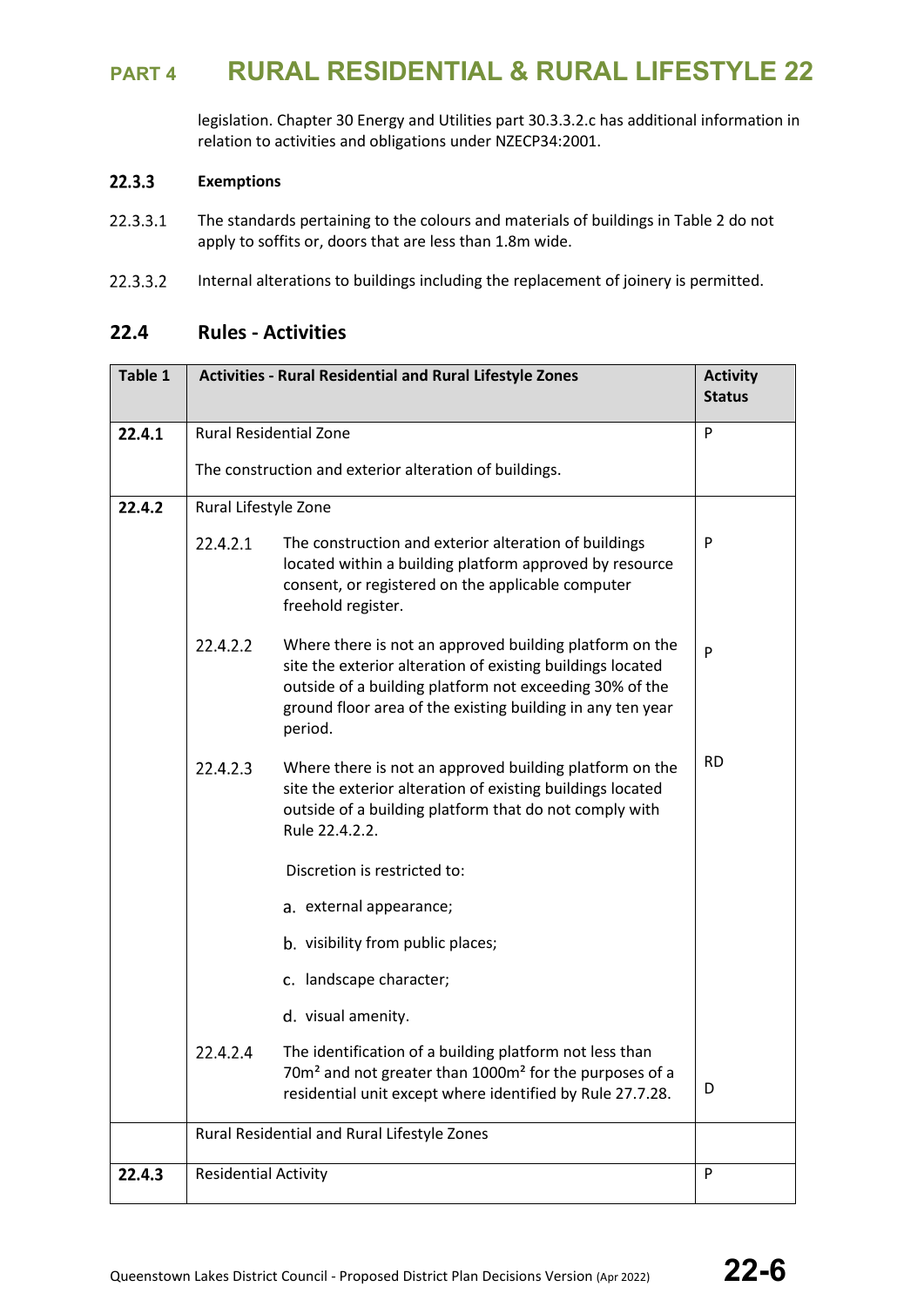| Table 1 | <b>Activities - Rural Residential and Rural Lifestyle Zones</b>                                                                                                                                                                                                                                                                                                               | <b>Activity</b><br><b>Status</b> |
|---------|-------------------------------------------------------------------------------------------------------------------------------------------------------------------------------------------------------------------------------------------------------------------------------------------------------------------------------------------------------------------------------|----------------------------------|
| 22.4.4  | Residential Flat (activity only, the specific rules for the construction of<br>any buildings apply).                                                                                                                                                                                                                                                                          | P                                |
| 22.4.5  | <b>Farming Activity</b>                                                                                                                                                                                                                                                                                                                                                       | P                                |
| 22.4.6  | Home Occupation that complies with the standards in Table 2.                                                                                                                                                                                                                                                                                                                  | P                                |
| 22.4.7  | Residential Visitor Accommodation and Homestays                                                                                                                                                                                                                                                                                                                               | P                                |
| 22.4.8  | Informal Airports for emergency landings, rescues, fire-fighting and<br>activities ancillary to farming activities.                                                                                                                                                                                                                                                           | P                                |
| 22.4.9  | Home Occupation activity involving retail sales limited to handicrafts or<br>items grown or produced on the site.                                                                                                                                                                                                                                                             | C                                |
|         | Control is reserved to:                                                                                                                                                                                                                                                                                                                                                       |                                  |
|         | a. privacy on neighbouring properties;                                                                                                                                                                                                                                                                                                                                        |                                  |
|         | b. scale and intensity of the activity;                                                                                                                                                                                                                                                                                                                                       |                                  |
|         | c. traffic generation, parking, access;                                                                                                                                                                                                                                                                                                                                       |                                  |
|         | d. noise;                                                                                                                                                                                                                                                                                                                                                                     |                                  |
|         | e. signs and lighting.                                                                                                                                                                                                                                                                                                                                                        |                                  |
| 22.4.10 | Visitor accommodation including the construction or use of buildings<br>for visitor accommodation.                                                                                                                                                                                                                                                                            | D                                |
| 22.4.11 | Informal airports in the Rural Lifestyle Zone, except as provided for by<br>Rule 22.4.8.                                                                                                                                                                                                                                                                                      | D                                |
| 22.4.12 | Any building within a Building Restriction Area that is identified on the<br>District Plan web mapping application.                                                                                                                                                                                                                                                           | <b>NC</b>                        |
| 22.4.13 | Any other activity not listed in Table 1, except for Plantation Forestry<br>where the Resource Management (Resource Management (National<br>Environmental Standard for Plantation Forestry) Regulation 2017)<br>Regulation 2017 prevails.                                                                                                                                     | <b>NC</b>                        |
| 22.4.14 | Panelbeating, spray painting, motor vehicle repair or dismantling,<br>fibreglassing, sheet metal work, bottle or scrap storage, motorbody<br>building or any activity requiring an Offensive Trade Licence under the<br>Health Act 1956 except where such activities are undertaken as part of<br>a Farming Activity, Residential Activity or a permitted Home<br>Occupation. | PR                               |

## **22.5 Rules - Standards**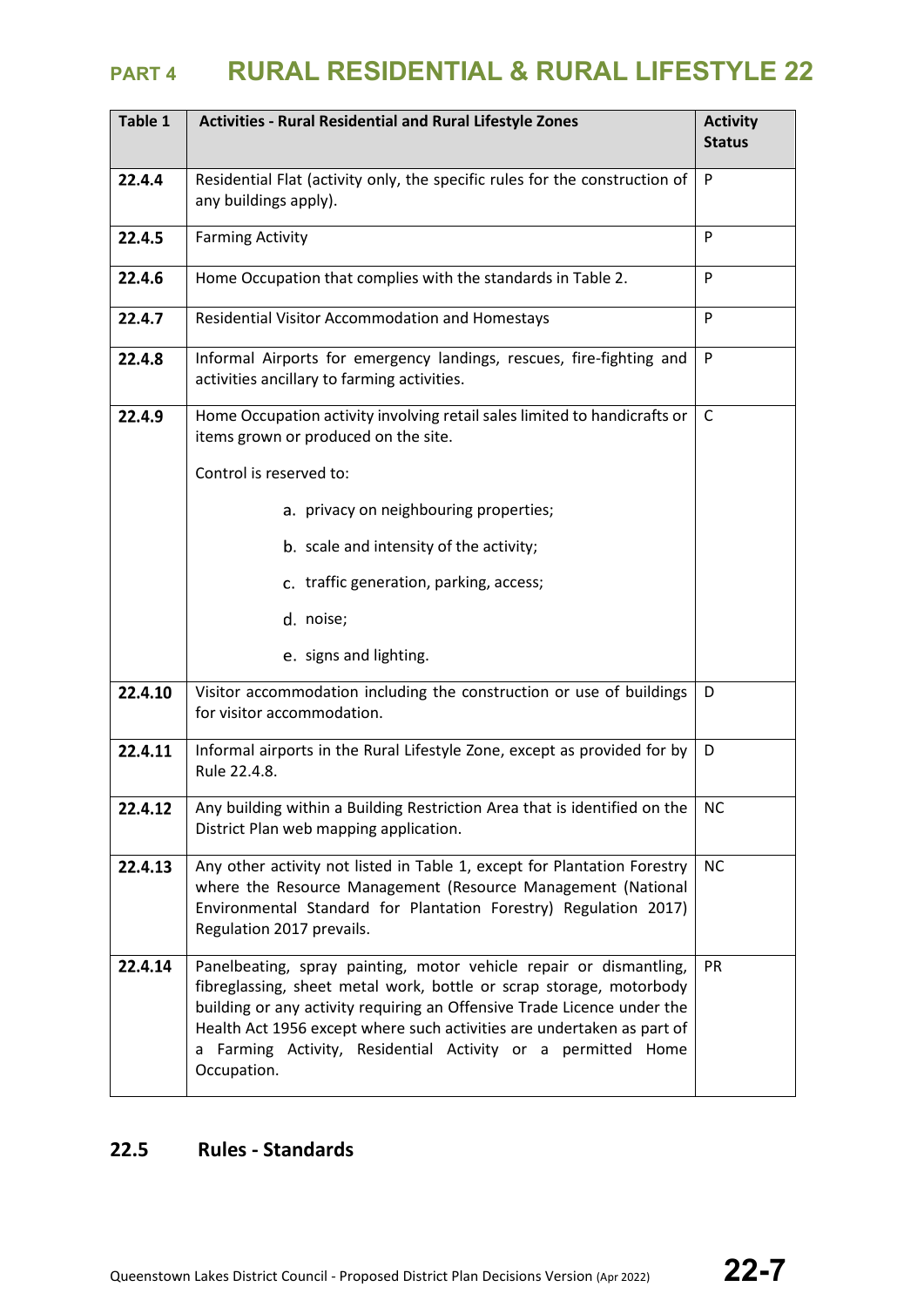| Table 2 | <b>Standards - Rural Residential and Rural Lifestyle</b><br><b>Zones</b>                                                                                                                                                                                                                                                                                                                                                                                         | <b>Non-compliance Status</b>                                                                                                                                                                                                                                                              |
|---------|------------------------------------------------------------------------------------------------------------------------------------------------------------------------------------------------------------------------------------------------------------------------------------------------------------------------------------------------------------------------------------------------------------------------------------------------------------------|-------------------------------------------------------------------------------------------------------------------------------------------------------------------------------------------------------------------------------------------------------------------------------------------|
| 22.5.1  | <b>Building Materials and Colours</b>                                                                                                                                                                                                                                                                                                                                                                                                                            | <b>RD</b>                                                                                                                                                                                                                                                                                 |
|         | All buildings, including any structure larger than<br>5m <sup>2</sup> , new, relocated, altered, reclad or repainted,<br>are subject to the following in order to ensure<br>they are visually recessive within the surrounding<br>landscape.<br>All exterior surfaces* must be coloured in the<br>range of browns, greens or greys including:<br>22.5.1.1<br>Pre-painted steel and all roofs must<br>have a light reflectance value not<br>greater than 20%; and | Discretion is restricted to:<br>a. whether the building<br>would be visually<br>prominent, especially in<br>the context of the wider<br>landscape, rural<br>environment and as<br>viewed from neighbouring<br>properties;<br>b. whether the proposed                                      |
|         | All other surface** finishes except<br>22.5.1.2<br>for schist, must have a light<br>reflectance value of not greater than<br>30%.<br>* Excludes soffits, windows and skylights (but not<br>glass balustrades).<br>** Includes cladding and built landscaping that<br>cannot be measured by way of light reflectance<br>value but is deemed by the Council to be suitably<br>recessive and have the same effect as achieving a<br>light reflectance value of 30%. | colour is appropriate given<br>the existence of<br>established screening or in<br>the case of alterations, if<br>the proposed colour is<br>already present on a long<br>established building;<br>c. the size and height of the<br>building where the subject<br>colours would be applied. |
| 22.5.2  | Building Coverage (Rural Residential Zone only)                                                                                                                                                                                                                                                                                                                                                                                                                  | <b>RD</b>                                                                                                                                                                                                                                                                                 |
|         | The maximum ground floor area of any building<br>must not exceed 15% of the net site area.                                                                                                                                                                                                                                                                                                                                                                       | Discretion is restricted to:<br>the effect on open space,<br>a.<br>character and amenity;<br>effects on views<br>b.<br>and<br>outlook<br>from<br>neighbouring properties;<br>ability of stormwater and<br>c.<br>effluent to be disposed of<br>on-site.                                    |
| 22.5.3  | <b>Building Size</b>                                                                                                                                                                                                                                                                                                                                                                                                                                             | <b>RD</b>                                                                                                                                                                                                                                                                                 |
|         | The maximum ground floor area of any individual<br>building must not exceed 500m <sup>2</sup> .                                                                                                                                                                                                                                                                                                                                                                  | Discretion is restricted to:<br>visual dominance;<br>a.<br>the effect on open space,<br>b.<br>rural living character and<br>amenity;                                                                                                                                                      |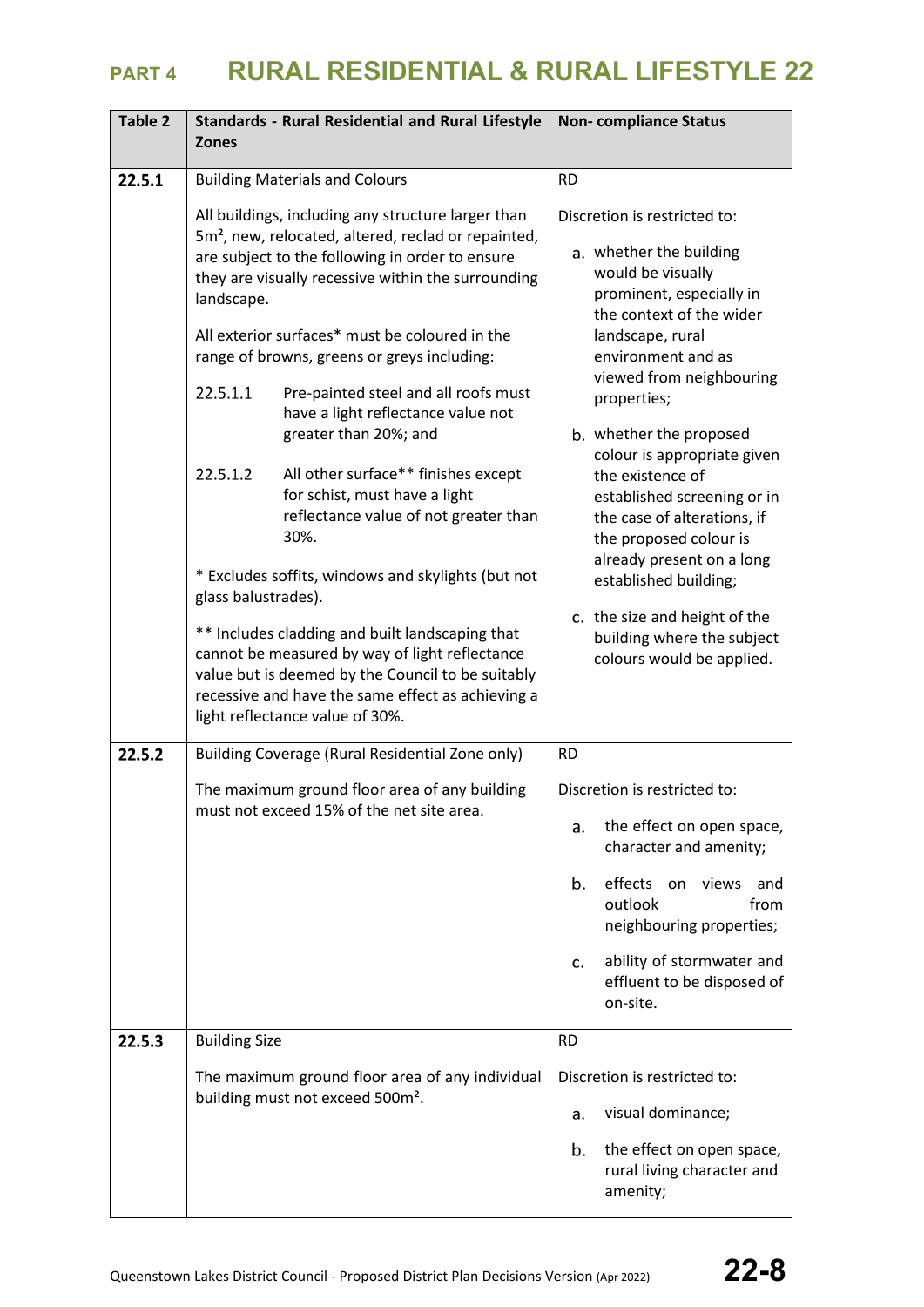| Table 2 | <b>Standards - Rural Residential and Rural Lifestyle</b><br><b>Zones</b>                      | <b>Non-compliance Status</b>                                                                                                                 |
|---------|-----------------------------------------------------------------------------------------------|----------------------------------------------------------------------------------------------------------------------------------------------|
|         |                                                                                               | effects on views and<br>C <sub>1</sub><br>outlook from<br>neighbouring properties;                                                           |
|         |                                                                                               | building design.<br>d.                                                                                                                       |
| 22.5.4  | Setback from internal boundaries                                                              | <b>RD</b>                                                                                                                                    |
|         | The minimum setback of any building from<br>internal boundaries shall be:                     | Discretion is restricted to:                                                                                                                 |
|         | 22.5.4.1<br>Rural Residential Zone: 6m                                                        | visual dominance;<br>a.<br>b.                                                                                                                |
|         | 22.5.4.2<br>Rural Lifestyle Zone: 10m                                                         | The effect on open<br>space, rural living<br>character and amenity;                                                                          |
|         |                                                                                               | effects on privacy, views<br>c.<br>and outlook from<br>neighbouring properties;                                                              |
|         |                                                                                               | reverse sensitivity effects<br>d.<br>on adjacent properties;                                                                                 |
|         |                                                                                               | landscaping.<br>e.                                                                                                                           |
| 22.5.5  | Setback from roads                                                                            | <b>NC</b>                                                                                                                                    |
|         | The minimum setback of any building from a road<br>boundary shall be:                         |                                                                                                                                              |
|         | 22.5.5.1<br>Rural Lifestyle Zone: 20m                                                         |                                                                                                                                              |
|         | Rural Residential Zone: 10m<br>22.5.5.2                                                       |                                                                                                                                              |
|         | 22.5.5.3<br>Rural Residential Zone where the<br>road is a State Highway: 15m                  |                                                                                                                                              |
| 22.5.6  | Setback of buildings from water bodies                                                        | <b>RD</b>                                                                                                                                    |
|         | The minimum setback of any building from the<br>bed of a river, lake or wetland shall be 20m. | Discretion is restricted to:                                                                                                                 |
|         |                                                                                               | any indigenous<br>a.<br>biodiversity values;                                                                                                 |
|         |                                                                                               | b.<br>visual amenity values;                                                                                                                 |
|         |                                                                                               | landscape character;<br>c.                                                                                                                   |
|         |                                                                                               | open space;<br>d.                                                                                                                            |
|         |                                                                                               | whether the waterbody<br>e.<br>is subject to flooding or<br>natural hazards and any<br>mitigation to manage the<br>location of the building. |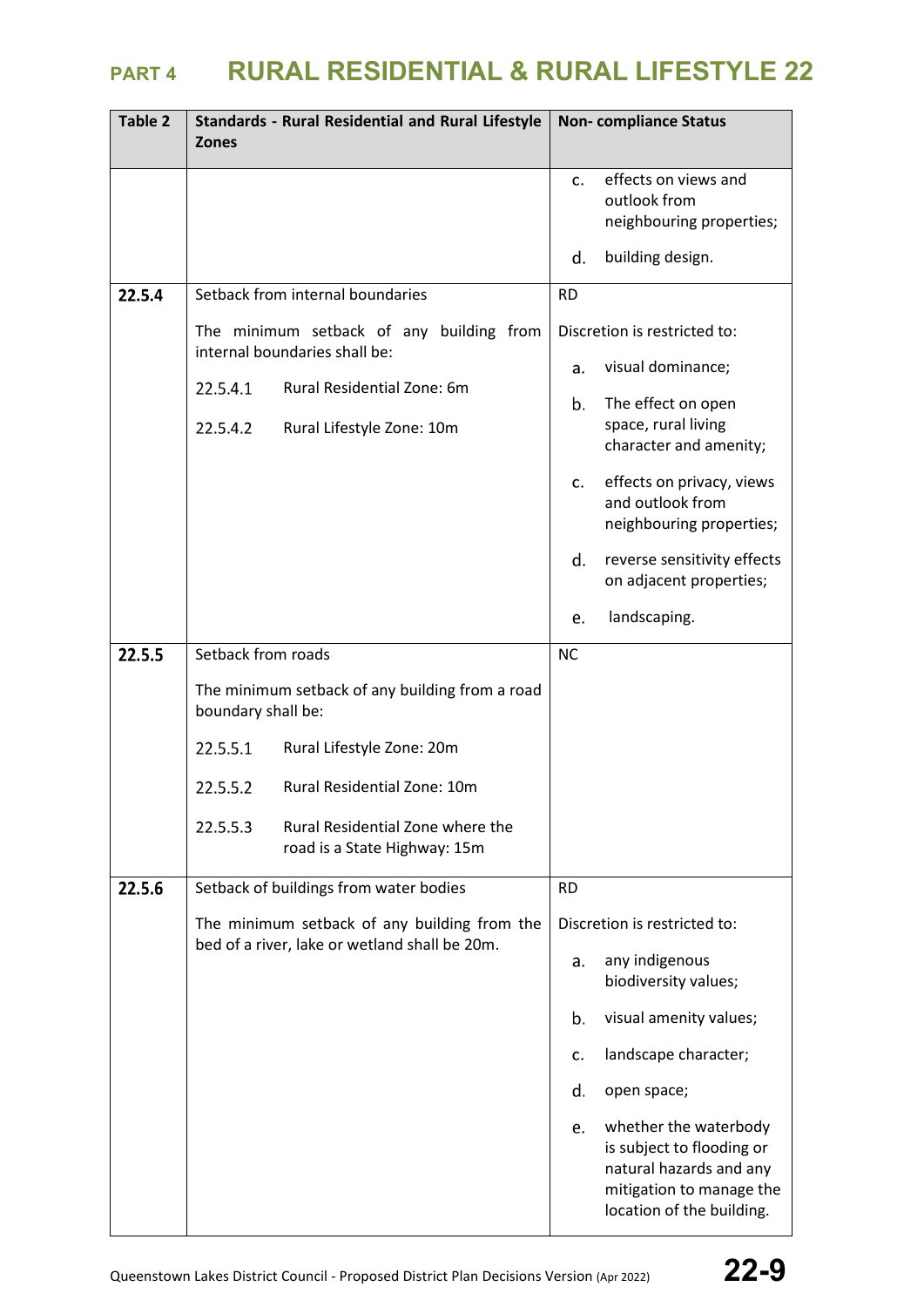| Table 2 | <b>Zones</b>              | <b>Standards - Rural Residential and Rural Lifestyle</b>                                                                                                                                         | <b>Non-compliance Status</b> |
|---------|---------------------------|--------------------------------------------------------------------------------------------------------------------------------------------------------------------------------------------------|------------------------------|
| 22.5.7  | Home Occupation           |                                                                                                                                                                                                  | D                            |
|         | following:                | Home occupation activities must comply with the                                                                                                                                                  |                              |
|         | 22.5.7.1                  | No more than one full time<br>equivalent person from outside the<br>household may be employed in the<br>home occupation activity.                                                                |                              |
|         | 22.5.7.2                  | The maximum number of vehicle<br>trips* shall be:                                                                                                                                                |                              |
|         |                           | a. heavy vehicles: 2 per week;                                                                                                                                                                   |                              |
|         |                           | b. other vehicles: 10 per day.                                                                                                                                                                   |                              |
|         | 22.5.7.3                  | The net floor area must not exceed:                                                                                                                                                              |                              |
|         |                           | a. Rural Residential Zone: 60m <sup>2</sup> ;                                                                                                                                                    |                              |
|         |                           | b. Rural Lifestyle Zone: 150m <sup>2</sup> .                                                                                                                                                     |                              |
|         | 22.5.7.4                  | Activities and the storage of<br>materials must be indoors.                                                                                                                                      |                              |
|         | from a site.              | *A vehicle trip is two movements, generally to and                                                                                                                                               |                              |
| 22.5.8  | <b>Building Height</b>    |                                                                                                                                                                                                  | <b>NC</b>                    |
|         |                           | The maximum height shall be 8 metres.                                                                                                                                                            |                              |
| 22.5.9  | <b>Lighting and Glare</b> |                                                                                                                                                                                                  | <b>NC</b>                    |
|         | 22.5.9.1                  | All fixed exterior lighting must be<br>directed away from adjacent roads<br>and sites.                                                                                                           |                              |
|         | 22.5.9.2                  | Activities on any site must not result<br>in more than a 3 lux spill (horizontal<br>and vertical) of light to any other<br>site, measured at any point within<br>the boundary of the other site. |                              |
|         | 22.5.9.3                  | There must be no upward light spill.                                                                                                                                                             |                              |
| 22.5.10 | Heavy Vehicle Storage     |                                                                                                                                                                                                  | <b>NC</b>                    |
|         | activity.                 | No more than one heavy vehicle shall be stored or<br>parked outside, overnight on any site for any                                                                                               |                              |
| 22.5.11 |                           | Residential Density: Rural Residential Zone                                                                                                                                                      | <b>NC</b>                    |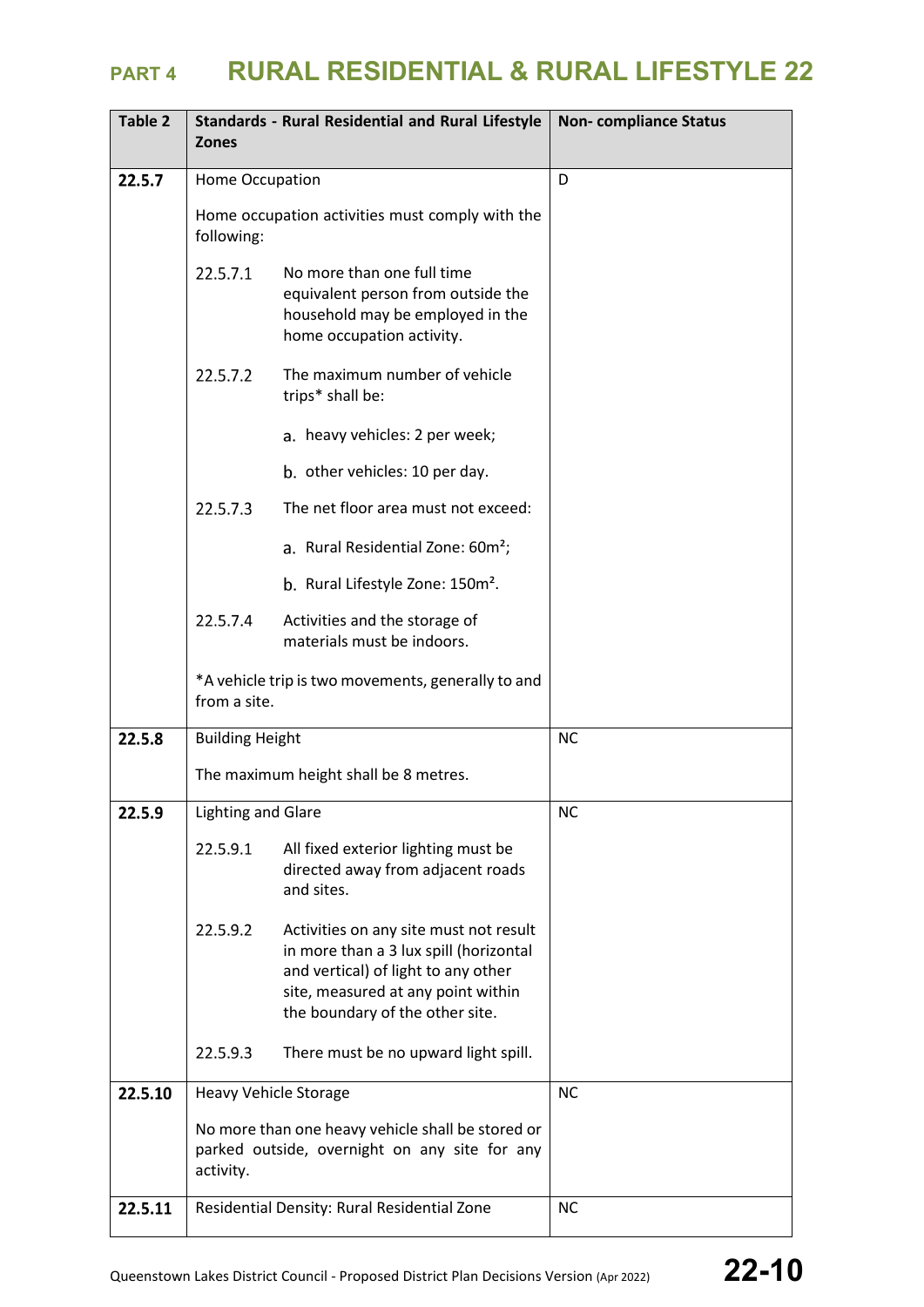| Table 2 | <b>Zones</b> | <b>Standards - Rural Residential and Rural Lifestyle</b>                                                                                                                                                                                                                                                                                                        |           | <b>Non-compliance Status</b>                                                                                                                                                                      |
|---------|--------------|-----------------------------------------------------------------------------------------------------------------------------------------------------------------------------------------------------------------------------------------------------------------------------------------------------------------------------------------------------------------|-----------|---------------------------------------------------------------------------------------------------------------------------------------------------------------------------------------------------|
|         | 22.5.11.1    | Not more than one residential unit<br>per 4000m <sup>2</sup> net site area.                                                                                                                                                                                                                                                                                     |           |                                                                                                                                                                                                   |
| 22.5.12 |              | Residential Density: Rural Lifestyle Zone                                                                                                                                                                                                                                                                                                                       | <b>NC</b> |                                                                                                                                                                                                   |
|         | 22.5.12.1    | One residential unit located within<br>each building platform.                                                                                                                                                                                                                                                                                                  |           |                                                                                                                                                                                                   |
|         | 22.5.12.2    | On sites less than 2ha there must be<br>only one residential unit.                                                                                                                                                                                                                                                                                              |           |                                                                                                                                                                                                   |
|         | 22.5.12.3    | On sites equal to or greater than 2<br>hectares there must be no more<br>than one residential unit per two<br>hectares on average with a minimum<br>of 1 residential unit per one hectare.<br>For the purpose of calculating any<br>average, any allotment greater than<br>4 hectares, including the balance, is<br>deemed to be 4 hectares.                    |           |                                                                                                                                                                                                   |
| 22.5.13 |              | Firefighting water and access                                                                                                                                                                                                                                                                                                                                   | <b>RD</b> |                                                                                                                                                                                                   |
|         |              | New buildings for residential activities, where<br>there is no reticulated water supply, or any<br>reticulated water supply is not sufficient for fire-<br>fighting must have one of the following:<br>either a sprinkler system installed and plumbed<br>with a maintained static water storage supply of at<br>least 7,000 litres available to the system, or | а.<br>b.  | Discretion is restricted to:<br>the extent to which SNZ<br>PAS 4509: 2008 can be met<br>including the adequacy of<br>the water supply;<br>the accessibility<br>the<br>0f<br>firefighting<br>water |
|         |              | water supply and access for firefighting that meets<br>the following requirements:                                                                                                                                                                                                                                                                              |           | connection point for fire<br>service vehicles;                                                                                                                                                    |
|         | 22.5.13.1    | Water storage of at least 45,000<br>litres shall be maintained (excluding<br>potable water storage for domestic<br>use) with an outlet connection point<br>that can provide 1500L/min (25 L/s)<br>and any necessary couplings.                                                                                                                                  | c.        | whether and the extent to<br>which<br>the<br>building<br>is is<br>assessed as a low fire risk.                                                                                                    |
|         | 22.5.13.2    | A hardstand area with a minimum<br>width of 4.5m and length of 11m<br>located within 6m of the firefighting<br>water supply connection point and<br>capable of supporting a 20 tonne<br>fire service vehicle.                                                                                                                                                   |           |                                                                                                                                                                                                   |
|         | 22.5.13.3    | The connection point for the<br>firefighting water supply must be<br>located more than 6m and less than<br>90m from the building for residential                                                                                                                                                                                                                |           |                                                                                                                                                                                                   |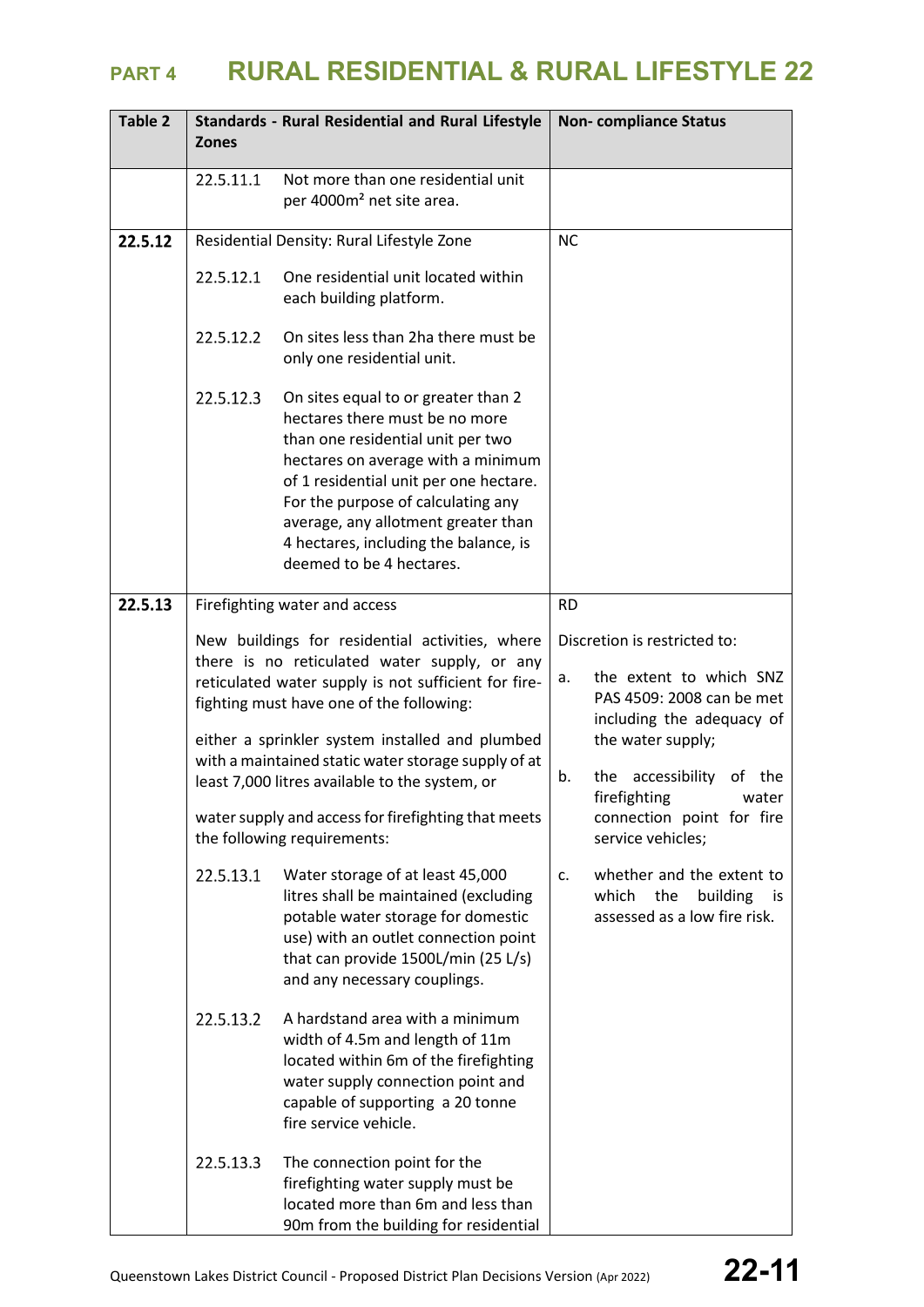| Table 2 | <b>Zones</b> | <b>Standards - Rural Residential and Rural Lifestyle</b>                                                                                                                                                                                                                                                   | <b>Non-compliance Status</b> |
|---------|--------------|------------------------------------------------------------------------------------------------------------------------------------------------------------------------------------------------------------------------------------------------------------------------------------------------------------|------------------------------|
|         |              | activities and be accessible by<br>emergency service vehicles during<br>fire events.                                                                                                                                                                                                                       |                              |
|         | 22.5.13.4    | Access from the property road<br>boundary to the handstand area<br>capable of accommodating a 20<br>tonne fire service vehicle.                                                                                                                                                                            |                              |
| 22.5.14 |              | <b>Residential Visitor Accommodation</b>                                                                                                                                                                                                                                                                   | D                            |
|         | 22.5.14.1    | Must not exceed a cumulative total<br>of 90 nights occupation by paying<br>guests on a site per 12 month<br>period.                                                                                                                                                                                        |                              |
|         | 22.5.14.2    | The Council must be notified in<br>writing prior to the commencement<br>of a Residential Visitor<br>Accommodation activity.                                                                                                                                                                                |                              |
|         | 22.5.14.3    | Up to date records of the Residential<br>Visitor Accommodation activity must<br>be kept, including a record of the<br>date and duration of guest stays and<br>the number of guests staying per<br>night, and in a form that can be<br>made available for inspection by the<br>Council at 24 hours' notice. |                              |
|         | 22.5.14.4    | Smoke alarms must be provided in<br>accordance with clause 5 of the<br><b>Residential Tenancies (Smoke Alarms</b><br>and Insulation) Regulations 2016.                                                                                                                                                     |                              |
|         | Note:        | The Council may request that records are<br>made available to the Council for inspection at 24<br>hours' notice, in order to monitor compliance with<br>rules 22.5.14.1 to 22.5.14.4.                                                                                                                      |                              |
| 22.5.15 | Homestay     |                                                                                                                                                                                                                                                                                                            | D                            |
|         | 22.5.15.1    | Must not exceed 5 paying guests on<br>a site per night.                                                                                                                                                                                                                                                    |                              |
|         | 22.5.15.2    | The Council must be notified in<br>writing prior to the commencement<br>of a Homestay activity.                                                                                                                                                                                                            |                              |
|         | 22.5.15.3    | Up to date records of the Homestay<br>activity must be kept, including a<br>record of the number of guests                                                                                                                                                                                                 |                              |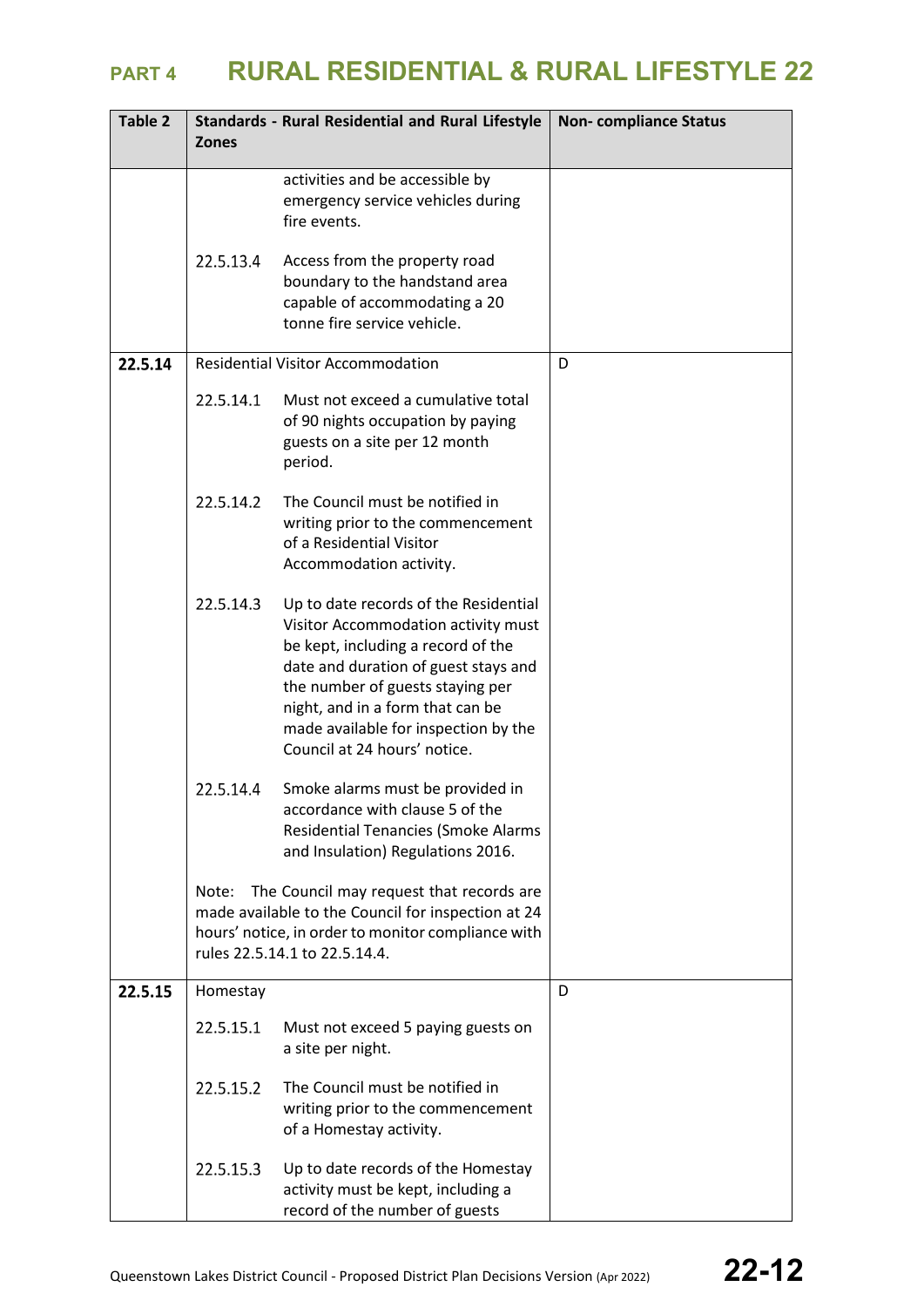| Table 2 | <b>Standards - Rural Residential and Rural Lifestyle</b><br><b>Zones</b>                                                                                                                                                                                                                                               | <b>Non-compliance Status</b> |
|---------|------------------------------------------------------------------------------------------------------------------------------------------------------------------------------------------------------------------------------------------------------------------------------------------------------------------------|------------------------------|
|         | staying per night, and in a form that<br>can be made available for inspection<br>by the Council at 24 hours' notice.<br>The Council may request that records are<br>Note:<br>made available to the Council for inspection at 24<br>hours' notice, in order to monitor compliance with<br>rules 22.5.15.1 to 22.5.15.3. |                              |

| Table 3 | <b>Rural Residential Forest Hill</b>                                                                                                                                                                                                                                                                           | Non-compliance<br>Status: |
|---------|----------------------------------------------------------------------------------------------------------------------------------------------------------------------------------------------------------------------------------------------------------------------------------------------------------------|---------------------------|
| 22.5.16 | Indigenous Vegetation<br>The minimum area on any site to be retained or reinstated in<br>indigenous vegetation shall be 70 percent of the net site area.<br>For the purpose of this rule net area shall exclude access to the<br>site, consideration of the risk of fire and the building restriction<br>area. | <b>NC</b>                 |
| 22.5.17 | <b>Building Restriction</b><br>building restriction area adjoining the Queenstown-<br>The<br>Glenorchy Road, shall be retained and/or reinstated in<br>indigenous vegetation.                                                                                                                                  | <b>NC</b>                 |

| Table 4 | <b>Rural Residential Bob's Cove and Sub-Zone</b>                                                                                                                                                                                                    | <b>Non-compliance Status</b>                                 |
|---------|-----------------------------------------------------------------------------------------------------------------------------------------------------------------------------------------------------------------------------------------------------|--------------------------------------------------------------|
| 22.5.18 | Building Height (Sub-Zone only)                                                                                                                                                                                                                     | <b>RD</b>                                                    |
|         | Maximum building height is 6m.                                                                                                                                                                                                                      | The matters of discretion are<br>listed in provision 22.5.29 |
| 22.5.19 | Setback from roads                                                                                                                                                                                                                                  | <b>NC</b>                                                    |
|         | Buildings shall be setback a minimum of 10m<br>from roads, and 15m from Glenorchy -<br>Queenstown Road.                                                                                                                                             |                                                              |
| 22.5.20 | Open space (Sub-Zone only)                                                                                                                                                                                                                          | <b>RD</b>                                                    |
|         | Those areas that are set aside as "open space"<br>shall not contain any vegetation of a height<br>greater than 2 metres, such that the vegetation<br>does not disrupt the open pastoral character or<br>the views of the lake and mountains beyond. | The matters of discretion are<br>listed in provision 22.5.29 |
| 22.5.21 | <b>Residential Density</b>                                                                                                                                                                                                                          | D                                                            |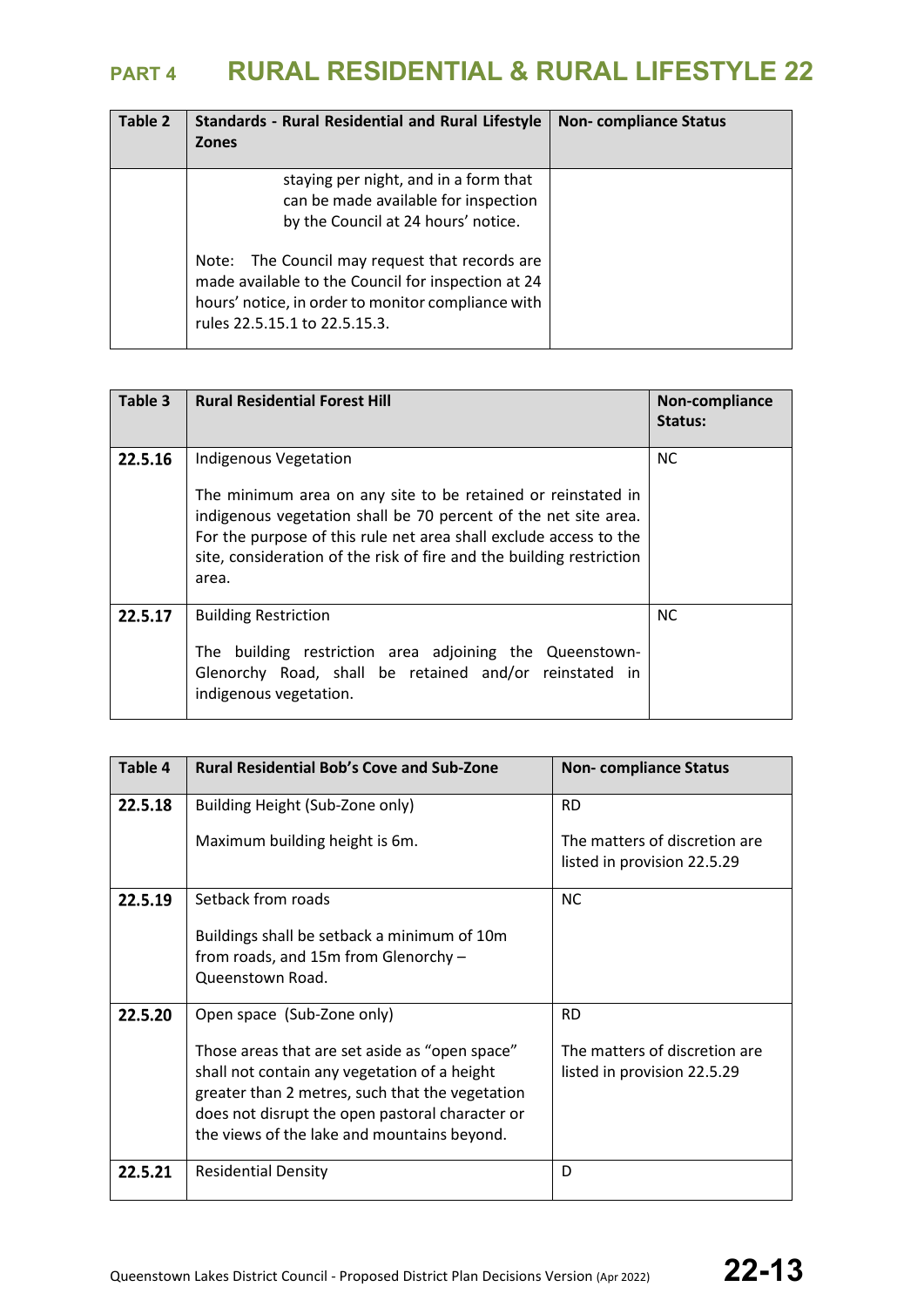| Table 4 |                          | <b>Rural Residential Bob's Cove and Sub-Zone</b>                                                                                                                                                                                                                                                         | <b>Non-compliance Status</b>                                 |
|---------|--------------------------|----------------------------------------------------------------------------------------------------------------------------------------------------------------------------------------------------------------------------------------------------------------------------------------------------------|--------------------------------------------------------------|
|         |                          | The maximum average density of residential units<br>shall be 1 residential unit per 4000m <sup>2</sup> calculated<br>over the total area within the zone.                                                                                                                                                |                                                              |
| 22.5.22 |                          | Boundary Planting Sub-Zone only                                                                                                                                                                                                                                                                          | <b>RD</b>                                                    |
|         | 22.5.25.1                | Where the 15 metre Building<br>Restriction Area adjoins a<br>development area, it shall be planted<br>in indigenous tree and shrub species<br>common to the area, at a density of<br>one plant per square metre.                                                                                         | The matters of discretion are<br>listed in provision 22.5.29 |
|         | 22.5.25.2                | Where a building is proposed within<br>50 metres of the Glenorchy-<br>Queenstown Road, such indigenous<br>planting shall be established to a<br>height of 2 metres and have survived<br>for at least 18 months prior to any<br>residential buildings being erected.                                      |                                                              |
| 22.5.23 | <b>Building setbacks</b> |                                                                                                                                                                                                                                                                                                          | <b>RD</b>                                                    |
|         | internal boundaries.     | Buildings shall be located a distance of 10m from                                                                                                                                                                                                                                                        | The matters of discretion are<br>listed in provision 22.5.29 |
| 22.5.24 |                          | Building setbacks and landscaping                                                                                                                                                                                                                                                                        | <b>RD</b>                                                    |
|         | below:                   | Where a building is proposed within 50 metres of<br>the Glenorchy-Queenstown Road, all landscaping<br>to be undertaken within this distance on the<br>subject property shall consist of native species in<br>accordance with the assessment criteria in<br>provision 22.5.32, subject to the requirement | The matters of discretion are<br>listed in provision 22.5.29 |
|         | 22.5.24.1                | All landscaping within 15 metres of<br>the Glenorchy-Queenstown Road<br>shall be planted prior to the<br>commencement of the construction<br>of the proposed building.                                                                                                                                   |                                                              |
|         | 22.5.24.2                | All landscaping from 15 metres to 50<br>metres from the Glenorchy-<br>Queenstown Road shall be<br>established within the first planting<br>season after the completion of the<br>building on the site.                                                                                                   |                                                              |
| 22.5.25 |                          | Building setbacks: Sub-Zone only                                                                                                                                                                                                                                                                         | <b>NC</b>                                                    |
|         |                          | No building shall be erected within an area that<br>has been identified as Undomesticated Area.                                                                                                                                                                                                          |                                                              |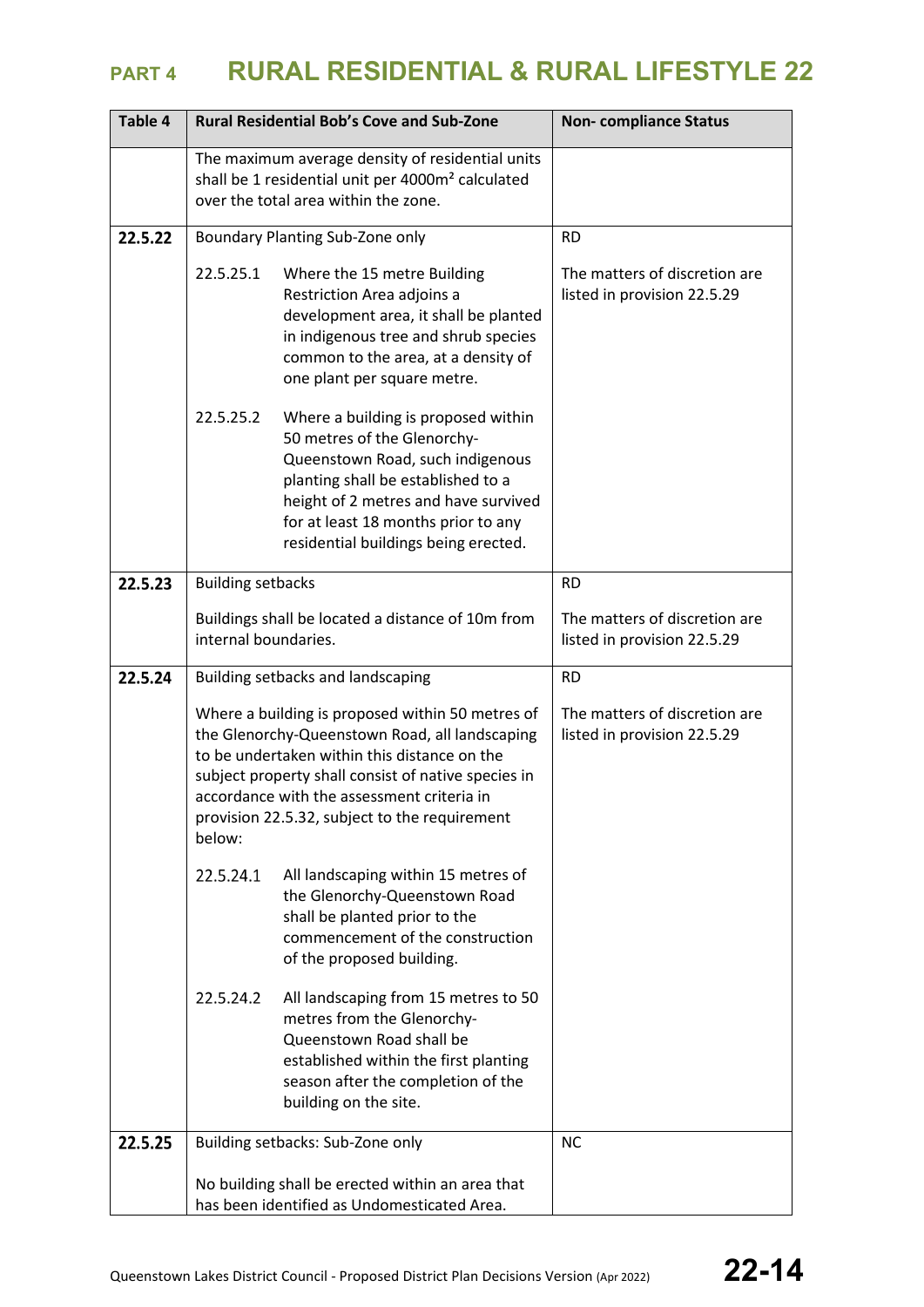| Table 4 | <b>Rural Residential Bob's Cove and Sub-Zone</b>                                                                                                                                                                                                                                                                                                                                                                                                                                                                                                                                                                                | <b>Non-compliance Status</b> |
|---------|---------------------------------------------------------------------------------------------------------------------------------------------------------------------------------------------------------------------------------------------------------------------------------------------------------------------------------------------------------------------------------------------------------------------------------------------------------------------------------------------------------------------------------------------------------------------------------------------------------------------------------|------------------------------|
| 22.5.26 | Landscaping: Sub-Zone only                                                                                                                                                                                                                                                                                                                                                                                                                                                                                                                                                                                                      | <b>NC</b>                    |
|         | Where development areas and undomesticated<br>areas have not been identified as part of a<br>previous subdivision, at least 75% of the total<br>area of the zone shall be set aside as<br>"Undomesticated Area" and the remainder as<br>"Development Area"; and at least 50% of the<br>'undomesticated area' shall be retained,<br>established, and maintained in indigenous<br>vegetation with a closed canopy such that this<br>area has total indigenous litter cover.                                                                                                                                                       |                              |
|         | This rule shall be given effect to by consent notice<br>registered against the title of the lot created, to<br>the benefit of the lot holder and the Council.                                                                                                                                                                                                                                                                                                                                                                                                                                                                   |                              |
|         | Such areas shall be identified and given effect to<br>by way of covenant, as part of any land use<br>consent application.                                                                                                                                                                                                                                                                                                                                                                                                                                                                                                       |                              |
| 22.5.27 | Indigenous vegetation: Sub-Zone only                                                                                                                                                                                                                                                                                                                                                                                                                                                                                                                                                                                            | <b>NC</b>                    |
|         | At least 50% of the undomesticated area within<br>the zone shall be retained, established, and<br>maintained in indigenous vegetation with a closed<br>canopy, such that complete indigenous litter<br>cover is maintained over the area; and<br>The landscaping and maintenance of the<br>undomesticated area shall be detailed in a<br>landscaping plan that is provided as part of any<br>subdivision application. This landscaping plan<br>shall identify the proposed species and shall<br>provide details of the proposed maintenance<br>programme to ensure a survival rate of at least<br>90% within the first 5 years. |                              |
| 22.5.28 | Definitions that apply within the Bob's Cove<br>Rural-Residential Sub-Zone:                                                                                                                                                                                                                                                                                                                                                                                                                                                                                                                                                     |                              |
|         | Development Area                                                                                                                                                                                                                                                                                                                                                                                                                                                                                                                                                                                                                |                              |
|         | Means all that land used for:                                                                                                                                                                                                                                                                                                                                                                                                                                                                                                                                                                                                   |                              |
|         | buildings;<br>a.                                                                                                                                                                                                                                                                                                                                                                                                                                                                                                                                                                                                                |                              |
|         | outdoor living areas;<br>b.                                                                                                                                                                                                                                                                                                                                                                                                                                                                                                                                                                                                     |                              |
|         | pathways and accessways, but excluding<br>c.<br>the main accessway leading from the<br>Glenorchy Queenstown Road to the<br>development areas;                                                                                                                                                                                                                                                                                                                                                                                                                                                                                   |                              |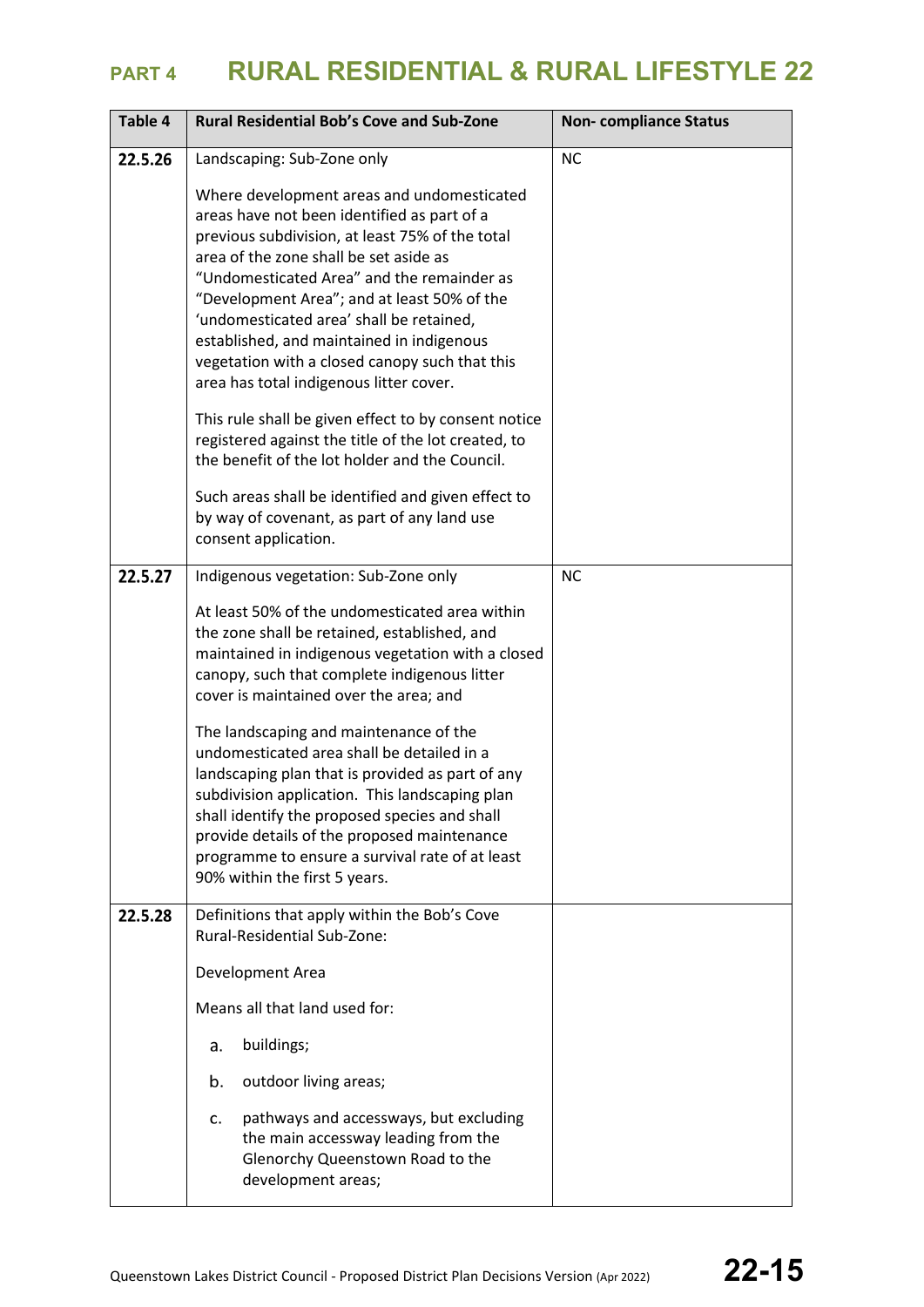| Table 4 | <b>Rural Residential Bob's Cove and Sub-Zone</b>                                                                                                                                                                                                                                | <b>Non-compliance Status</b> |
|---------|---------------------------------------------------------------------------------------------------------------------------------------------------------------------------------------------------------------------------------------------------------------------------------|------------------------------|
|         | d.<br>private garden; and                                                                                                                                                                                                                                                       |                              |
|         | mown grass surfaces, but excluding large<br>e.<br>areas of commonly-owned mown pasture<br>or grazed areas that are to be used for<br>recreational purposes.                                                                                                                     |                              |
|         | <b>Undomesticated Area</b>                                                                                                                                                                                                                                                      |                              |
|         | Means all other land not included in the definition<br>of "Development Area".                                                                                                                                                                                                   |                              |
| 22.5.29 | Matters of discretion for restricted discretionary<br>activities:                                                                                                                                                                                                               |                              |
|         | 22.5.29.1<br>The form and density of<br>development (including buildings and<br>associated accessways) are designed<br>to:                                                                                                                                                      |                              |
|         | compliment the landscape and the pattern<br>a.<br>of existing and proposed vegetation; and                                                                                                                                                                                      |                              |
|         | b.<br>mitigate the visual impact of the<br>development when viewed from Lake<br>Wakatipu and the Glenorchy-Queenstown<br>Road.                                                                                                                                                  |                              |
|         | 22.5.29.2<br>The vegetation is, or is likely to be, of<br>sufficient maturity to effectively<br>minimise the impact of the proposed<br>building when viewed from Lake<br>Wakatipu and the Glenorchy-<br>Queenstown Road.                                                        |                              |
|         | 22.5.29.3<br>The development provides for 75% of<br>the zone to be established and<br>maintained as undomesticated, such<br>that there is a predominance of<br>indigenous vegetation.                                                                                           |                              |
|         | 22.5.29.4<br>The form of development mitigates<br>the visual impact from Lake<br>Wakatipu and the Glenorchy-<br>Queenstown Road.                                                                                                                                                |                              |
|         | 22.5.29.5<br>Whether and the extent to which the<br>proposed landscaping contains<br>predominantly indigenous species<br>(comprising a mix of trees, shrubs,<br>and grasses) that are suited to the<br>general area, such as red beech,<br>native tussocks, hebes, pittosporum, |                              |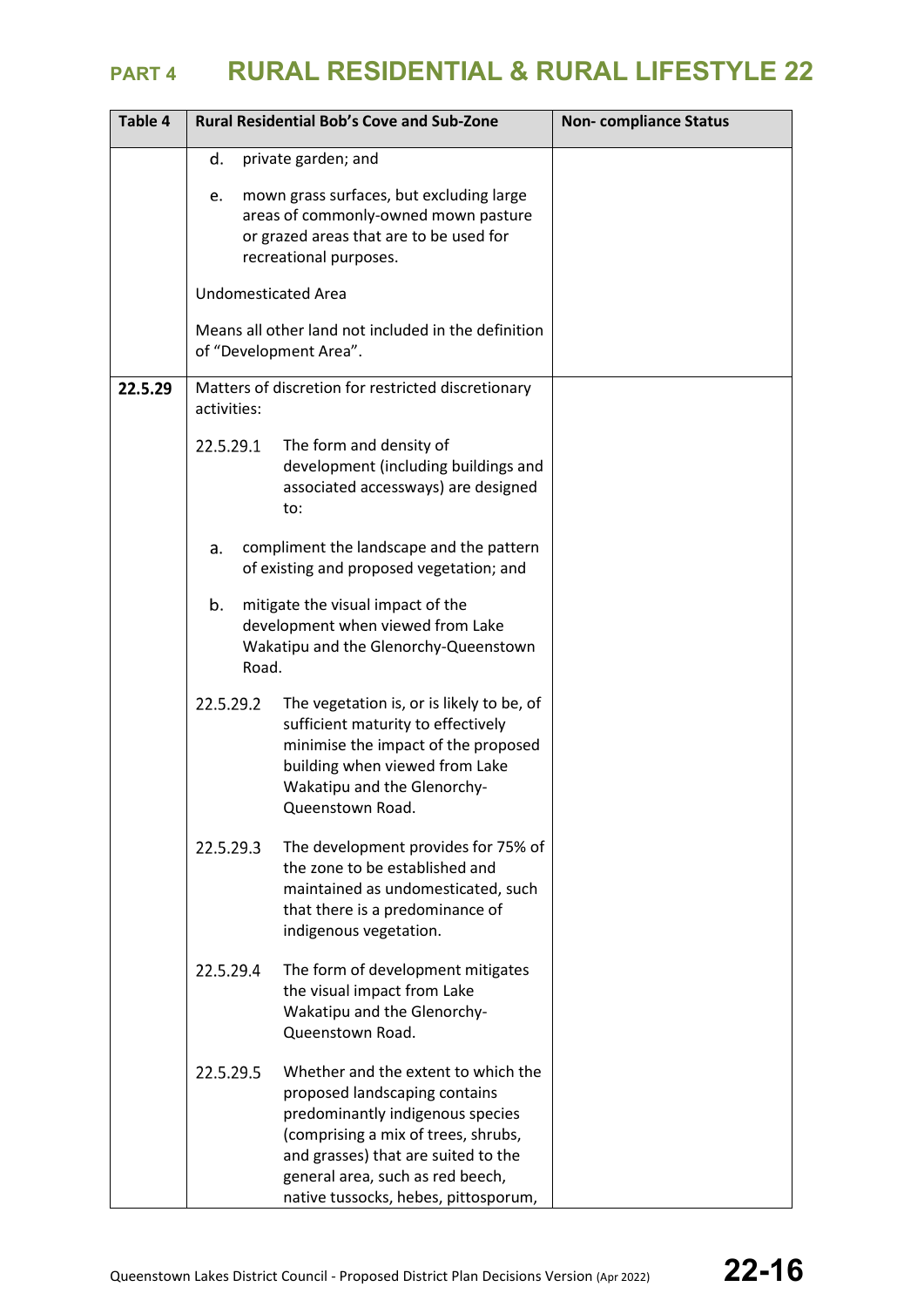| Table 4 | <b>Rural Residential Bob's Cove and Sub-Zone</b> | <b>Non-compliance Status</b> |
|---------|--------------------------------------------------|------------------------------|
|         | coprosmas, cabbage trees, and<br>lancewoods.     |                              |

| Table 5 | <b>Rural Residential Camp Hill</b>                                                                                                                              | <b>Non-compliance Status</b> |
|---------|-----------------------------------------------------------------------------------------------------------------------------------------------------------------|------------------------------|
| 22.5.30 | Zone Boundary Setback                                                                                                                                           | <b>NC</b>                    |
|         | The minimum setback of any building from the<br>zone boundary, or the top of the escarpment<br>where this is located within the zone boundary,<br>shall be 20m. |                              |
| 22.5.31 | <b>Building Height</b>                                                                                                                                          | <b>NC</b>                    |
|         | The maximum height of any building shall be<br>5.5m.                                                                                                            |                              |
| 22.5.32 | <b>Maximum Number of Residential Units</b>                                                                                                                      | <b>NC</b>                    |
|         | There shall be no more than 36 residential units<br>within the Rural Residential Zone Camp Hill.                                                                |                              |

| Table 6 | <b>Wyuna Station Rural Lifestyle Zone</b>         | <b>Non-compliance Status</b> |
|---------|---------------------------------------------------|------------------------------|
| 22.5.33 | The identification of any building platforms or   | <b>PR</b>                    |
|         | construction of dwellings prior to the granting   |                              |
|         | of subdivision consent that has assessed policies |                              |
|         | 27.3.5.1, 27.3.6.1 and 27.3.6.2.                  |                              |

| Table 7 | <b>Criffel Station Rural Lifestyle Zone (upper terrace</b><br>only)                                                                                                                                          | <b>Non-compliance Status</b> |
|---------|--------------------------------------------------------------------------------------------------------------------------------------------------------------------------------------------------------------|------------------------------|
| 22.5.34 | Maximum Number of Residential Units                                                                                                                                                                          | <b>NC</b>                    |
|         | There shall be no more than 6 residential units<br>within the Criffel Station Rural Lifestyle Zone<br>(upper terrace).                                                                                       |                              |
| 22.5.35 | <b>Building Height</b>                                                                                                                                                                                       | <b>NC</b>                    |
|         | The maximum height of any building shall be<br>5.5m within the Criffel Station Rural Lifestyle<br>Zone (upper terrace).                                                                                      |                              |
| 22.5.36 | <b>Building Restriction Area</b>                                                                                                                                                                             | <b>NC</b>                    |
|         | No building shall be located within the<br>a.<br>Building Restriction Area identified within the<br>Criffel Station Rural Lifestyle Zone (upper<br>terrace) of the District Plan web mapping<br>application. |                              |
|         | The Building Restriction Area (excluding<br>b.<br>vehicle accessways) within the Criffel Station                                                                                                             |                              |